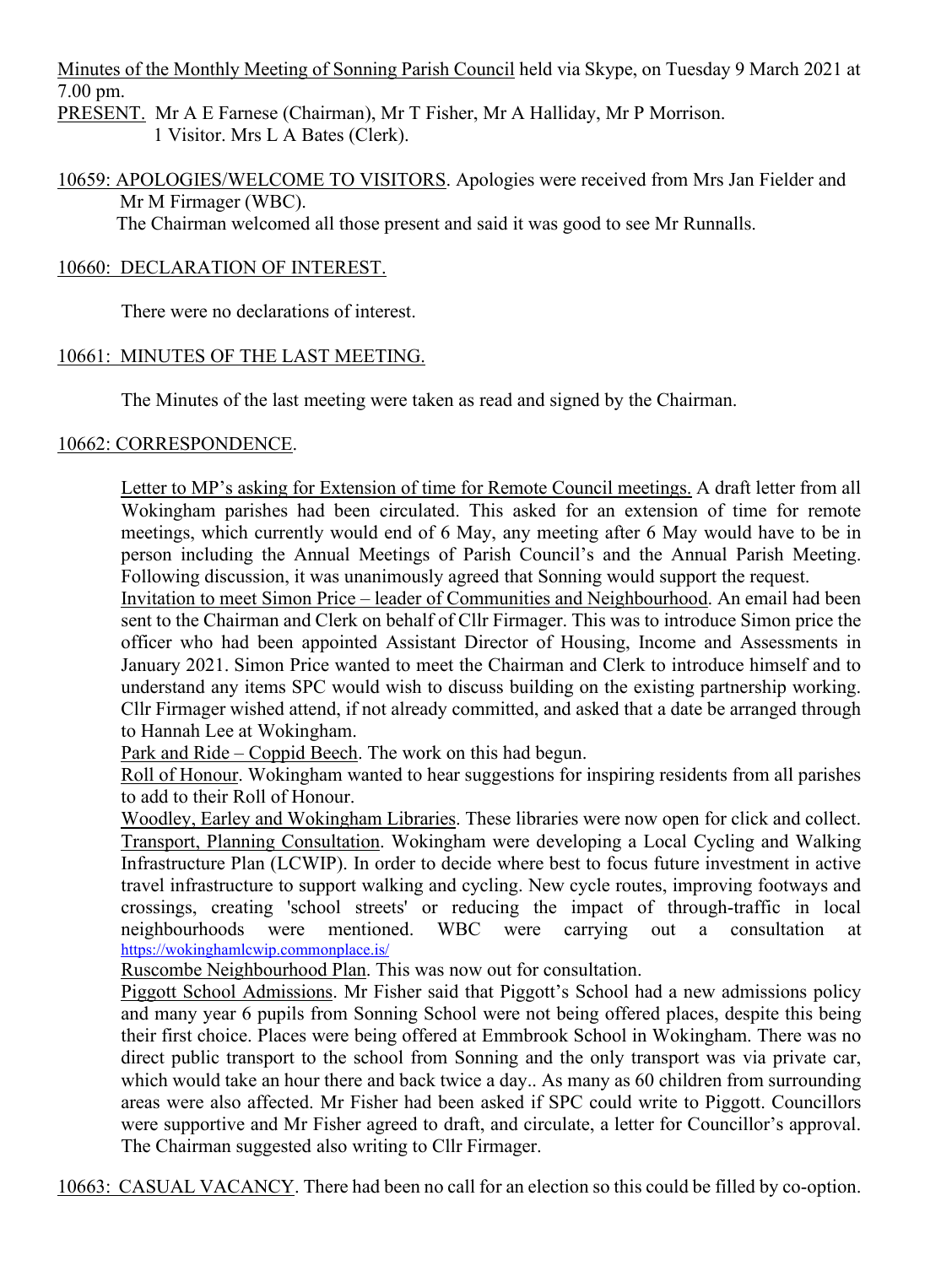List. The Chairman said that the following applications had been approved. School Cottage. The Pit Thames Street (203486): School Cottage, The Pit Thames Street (203485): The Malt House High Street (203639).

The following applications were ongoing). Land South of Old Bath Road (201833: Linkside Duffield Road 19/24/38) **APPEAL** APP/X0360/W/20/3254803 Holme Park Sports Ground **APPEAL** APP/X0360/W/20/3260833: 103 Pound Lane (203293: (203230): Little Goggs (210053). Little Barn Holme Park Farm Lane (210270).

The following new applications had been received. Microsoft Campus Building 5 (210435), Application to remove condition 4 of planning consent VAR/2007/1716 for the Proposed variation to condition 9 of consent RM/2000/2543 for the use of part of the undercroft as a gymnasium. Condition 4 refers to the fitness centre and the variation is to widen the use of the gym: 20 West Drive (210115), Full planning application for the proposed erection of a 1no. two storey dwelling, with basement and triple garage following demolition of existing dwelling: 26 Sonning Meadows (210379). Full planning application for the proposed erection of a 1no. two storey dwelling, with basement and triple garage following demolition of existing dwelling: Reading Blue Coat School (210693). Application to vary condition 13 of planning consent 170118 for the Application to vary condition 13 of planning consent F/2010/1641 for the Proposed erection of a two storey classroom block, construction of an internal access road (part temporary part permanent) and erection of two temporary buildings containing 4 classrooms. Demolition of existing 3 classroom buildings known as (Dunster Gaines Cooper & Lesser) to allow for up to 825 pupils to be enrolled at the school. Condition 13 refers to pupils enrolled at the school and the variation is to allow for increased numbers of pupils to attend the school over the coming years: Uppfield Charvil Lane (210287). Householder application for the proposed erection of a part single part two storey side extension: Berkshire County Sports Club (210694). Full application for the proposed extension of existing Berkshire County Sports Club car park adjacent to Sonning Lane with associated erection of new floodlighting.

The following applications had been approved. See above.

The following applications had been refused. No refusals.

The following applications had been withdrawn. No applications had been withdrawn.

Neighbourhood Plan. Mr Fisher said that WBC would be reconsulting on the Local Plan now that the Grazeley site had been ruled out. With Grazeley in the Plan only one site in Sonning was included but without the anticipated housing at Grazeley WBC were having to reconsider all options again and all the sites in Sonning would be included. Additionally, Readingensians had been included. Mr Fisher felt that it was important that residents views on these sites should be sought via the Questionnaire. Mr Morrison said that supplying postage paid envelopes would encourage residents to return the Questionnaires and it might be possible to fund this expenditure from the grant.

Finchampstead Neighbourhood Plan. This had been circulated and the Clerk would comment saying that SPC thought it was well presented and to congratulate Finchampstead.

Reading Golf Club Application. The Clerk had circulated a draft. Following discussion, it was agreed that Mr Morrison would reduce the number of words.

## 10665: PARISHIONERS QUESTIONS.

There were no questions.

## 10666: BOROUGH COUNCILLORS QUESTION TIME.

There were no questions.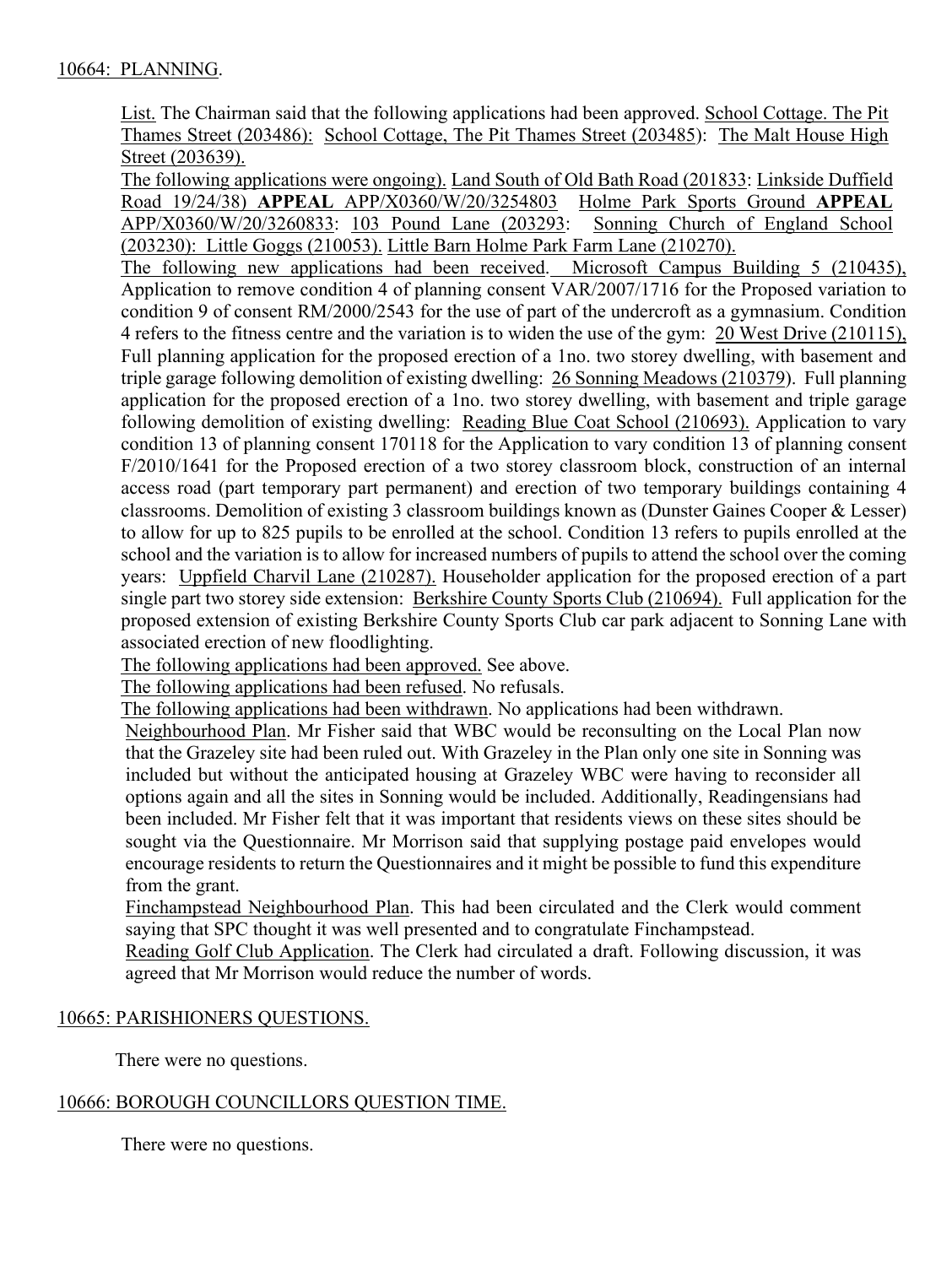#### 10667: FINANCE.

- a) Report. The Clerk had circulated a report, which was noted.
- b) Payment of Accounts. Mr Fisher proposed, and Mr Morrison seconded making the following payments for March and this was unanimously approved.

| PAYMENT OF ACCOUNTS MARCH '21 (1-28 February '21) |  |  |
|---------------------------------------------------|--|--|
|                                                   |  |  |

| Date     | Cha | Name              | <b>Service Item</b>                    | Gross  | VAT   | <b>Net</b> | Committee        | Sub-committee |
|----------|-----|-------------------|----------------------------------------|--------|-------|------------|------------------|---------------|
| 23/01/21 | 763 | <b>Berks</b> Pest | Replace for $758 \frac{1}{2}$ year fee | 200.64 | 33.44 |            | $167.20$ ENVIRON | Dog Bins      |
|          |     | Control           |                                        |        |       |            |                  |               |
|          |     |                   | <b>TOTAL</b>                           | 200.64 | 33.44 | 167.20     |                  |               |

#### 10668: HIGHWAYS

Speed Indicators (SID). Mr Fisher thanked Mr Runnalls again for his continued help with the mini-Sid. The results from both SID's had been sent to Martin Heath (Highways WBC) as usual. The SID in Charvil Lane had now been moved to Pound Lane, near Glebe Lane and from there it would be moved to Pound Lane south. The fixed SID in Pound Lane showed the maximum speed as 55 mph at 5.00 pm on a Thursday. Although the average speed was 22.6 mph the average number of vehicles over the speed limit was 73.3%. A speed of 75 mph had been recorded in Charvil Lane on a Saturday at 6.35 pm. The average speed over the limit was 89%, slightly lower at the weekend.

Traffic Working Group. Mr Fisher said that, although WBC had allocated a substantial sum for highways there was nothing for Sonning. Mr Fisher would contact Cllr Firmager for more information.

Contact with Cllr Jorgensen. Mr Fisher had emailed Cllr Jorgensen, WBC Executive member for Highways and Transport and copied Cllr Firmager in, but Cllr Jorgenson, still hadn't replied. Mr Fisher had spoken to Mr Heath who said that the situation would improve after the pandemic.

Wayfinding Signs. The Chairman said that the Society had expressed their opposition to additional signs in Sonning. Once the restrictions were lifted and the weather had improved there would be an opportunity for a site visit where details could be discussed. There was an opportunity for one or two tasteful signs. The Noticeboards were in need of a tidy.

#### 10669: RECREATION AND ENVIRONMENT W.G

- a) Safety Checks. Mr Fisher said that the playground and exercise machines had been checked. The playground was closed during the week but open at the weekend and Mr Fisher would put a note to this effect in the playground and on Sonning Buzz. A quote to repair the Spica of £1200 including VAT was too expensive and other quotes would be sought. The damage seemed to indicate misuse by older children/adults.
- b) Pavilion Expenses to date. The Clerk said that WBC might provide a grant towards solar panels on the new pavilion and a company based in Reading had provided solar panels to Twyford free of charge as part of a special arrangement.
- c) Pavilion Discussions with SCC. Mr Fisher said that SPC would clean the pavilion, toilets and showers prior to the start of the season. The electrician would inspect the electrics on 15 March. SCC had provided a substantive list of repairs etc but it had only just arrived and too late to fully consider. Mr Fisher would inform SCC of this and say that some items would be done prior to the start of the season.
- d) CCTV. The Chairman said that he was not a fan of CCTV systems, his experience was that none were totally successful, and a broadband connection was required at a monthly cost. The Chairman continued by saying that it wasn't clear what use the system would be put to as SCC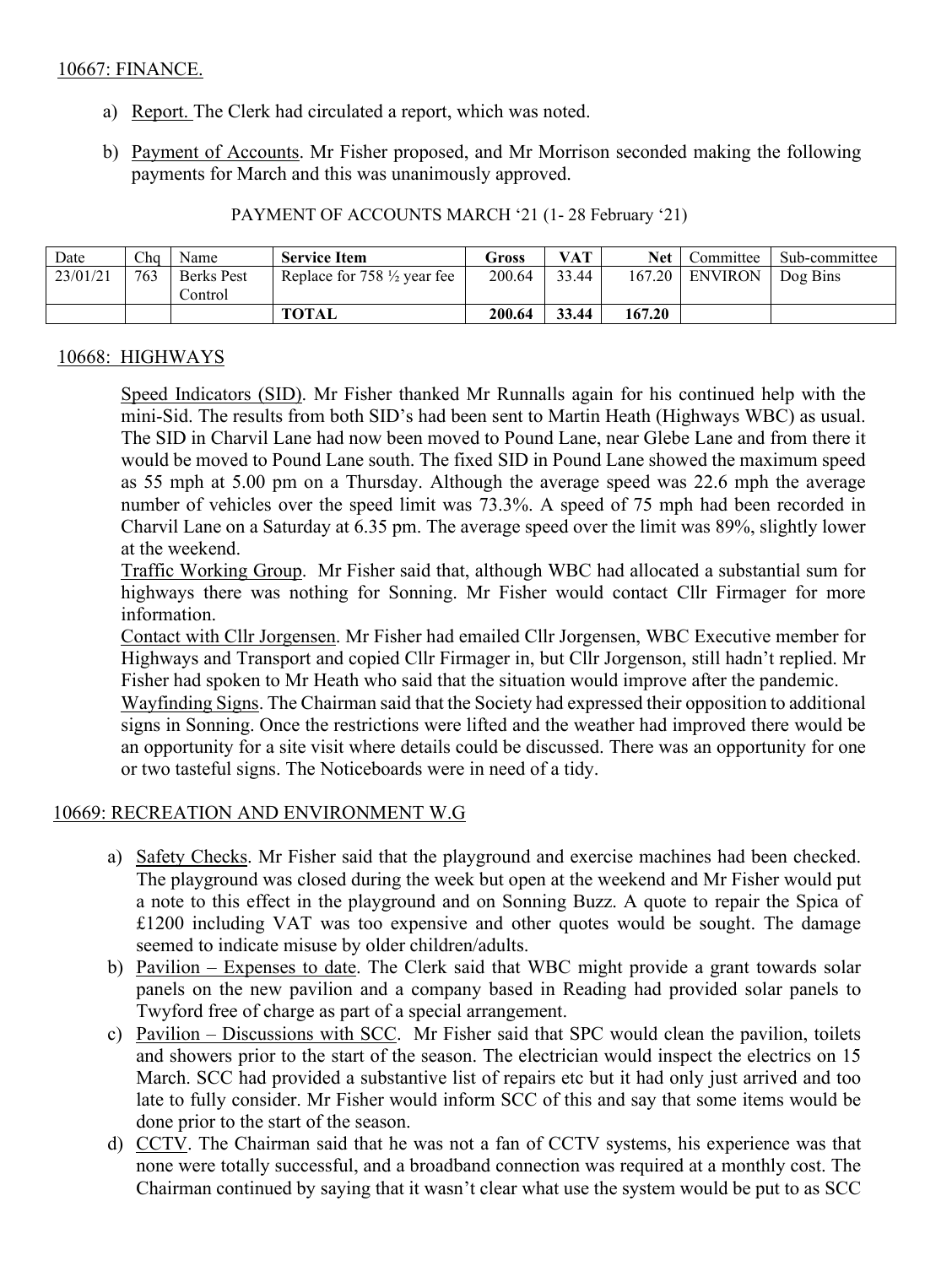# 10669: RECREATION AND ENVIRONMENT W.G (Cont'd)

knew who had vandalised their nets but had not pursued the culprit. Mr Halliday said that most vandalism took place at night, by people wearing hoodies and infrared would be required (not part of the quote) and even then, the result would be unidentifiable, particularly as the cameras were to be placed on the roof of the building giving an oblique view. Mr Morrison said that no one was an expert. and it would be easy to spend a lot of money, up to £3,000, with no benefit. Mr Fisher said dummy cameras had been mentioned and the use of redundant cameras, at a cost of £50 each to install, had been suggested as a deterrent. The question of filming children was raised, and Mr Fisher would speak to the head teacher about this. Following discussion Mr Fisher agreed to draft a reply to SCC to say SPC could not support CCTV on the site and to thank the representative for his time.

- e) Quotes for Tree Work. Mr Fisher said that the contractor was due to start work on 22 March and included work to the large Beech Tree.
- f) Security Proposals (Travellers). The Chairman said that he would continue to try to speak to the head at RBCS. The Chairman said that sadly an elderly woman from Little Glebe had been found dead in the RBCS nature area. There had been a large police presence at the time.
- g) SLTC Net. The company had supplied replacement nets and Henley Landscapes would install towards the end of the week, when they would also repair the post to the gate in the compound and complete the first mowing of the season.
- h) Repairs to Field. Mr Fisher said that SCC had purchased the fertiliser and were now asking SCC to pay half the costs. Mr Fisher had explained that SPC should have been asked first. SCC had worked hard on the repairs and their manpower had been provided free of charge. Following discussion. the Chairman proposed paying the full invoice price of £438. including £60 vat. and that SCC would then pay half, Mr Halliday seconded. and this was unanimously approved.

#### . 10670: TECHNICAL SERVICES.

Safety Checks. The Chairman said that there was nothing to report.

Litter. Mr Morrison agreed that litter was the only issue following a busy weekend. This was likely to be resolved when WBC emptied the bins on 10 March.

Bridge Lights. Mr Fisher said that the company had provided some information but further inspection had shown that the Bridge lighting was not technically something the company could deal with.

## 10671: CLIMATE CHANGE.

Mr Fisher had spoken to Cllr Firmager who would find out more details.

## 10672: HIGH SPEED BROADBAND.

Mr Fisher had spoken to Mr Gilmore, who was unable to give any time to this due to his commitment to the Neighbourhood Plan. Mr Fisher had then spoken to the contact in Sonning Eye who had made a lot of progress. However, this was based on the fact that Sonning Eye was based as 'rural' and as such could receive grants, whereas Sonning was not rural and grants were not available. The route of the existing fibre to both parishes started in Woodley Green, onto Pound Lane and from there onto the Bull and from there over to Sonning Eye. Mr Fisher had made contact with a resident who was keen to assist and would continue to explore possibilities.

10673: POLICE & SECURITY. In the absence of Mrs Fielder there were no figures.